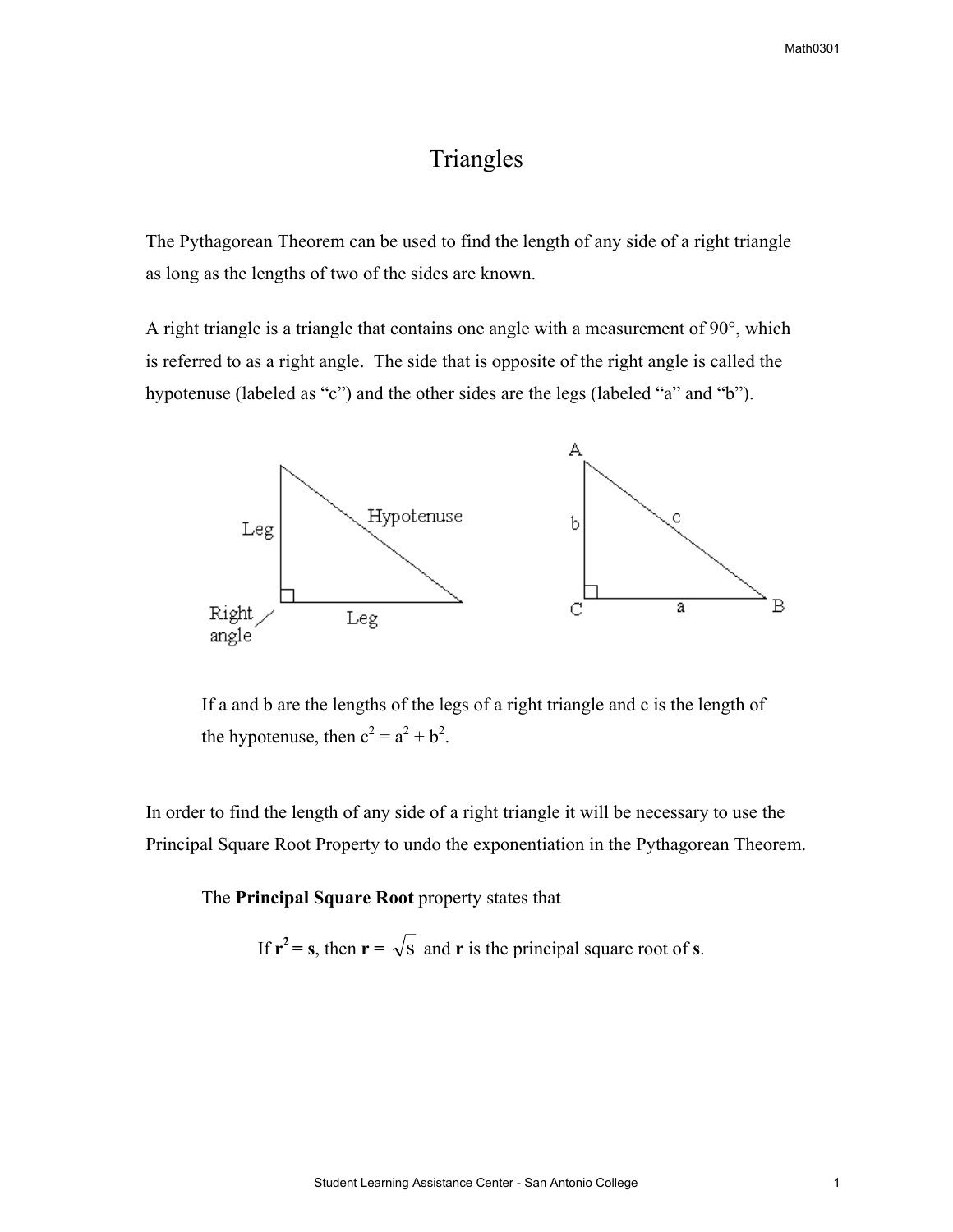**Example 1. The length of one leg of a right triangle is 5 in. The hypotenuse is 13 in. Find the length of the other leg.** 



**Step 1. Substitute the known values into the Pythagorean Theorem** 

$$
b = 5, c = 13 \t c2 = a2 + b2
$$

$$
(13)2 = a2 + (5)2
$$

**Step 2. Simplify.**

$$
169 = a^2 + 25
$$

**Step 3. Solve for a.** 

$$
169 - 25 = a2 + 25 - 25
$$

$$
144 = a2
$$

$$
\sqrt{144} = a
$$

$$
12 = a
$$

**The length of the other leg is 12 in.**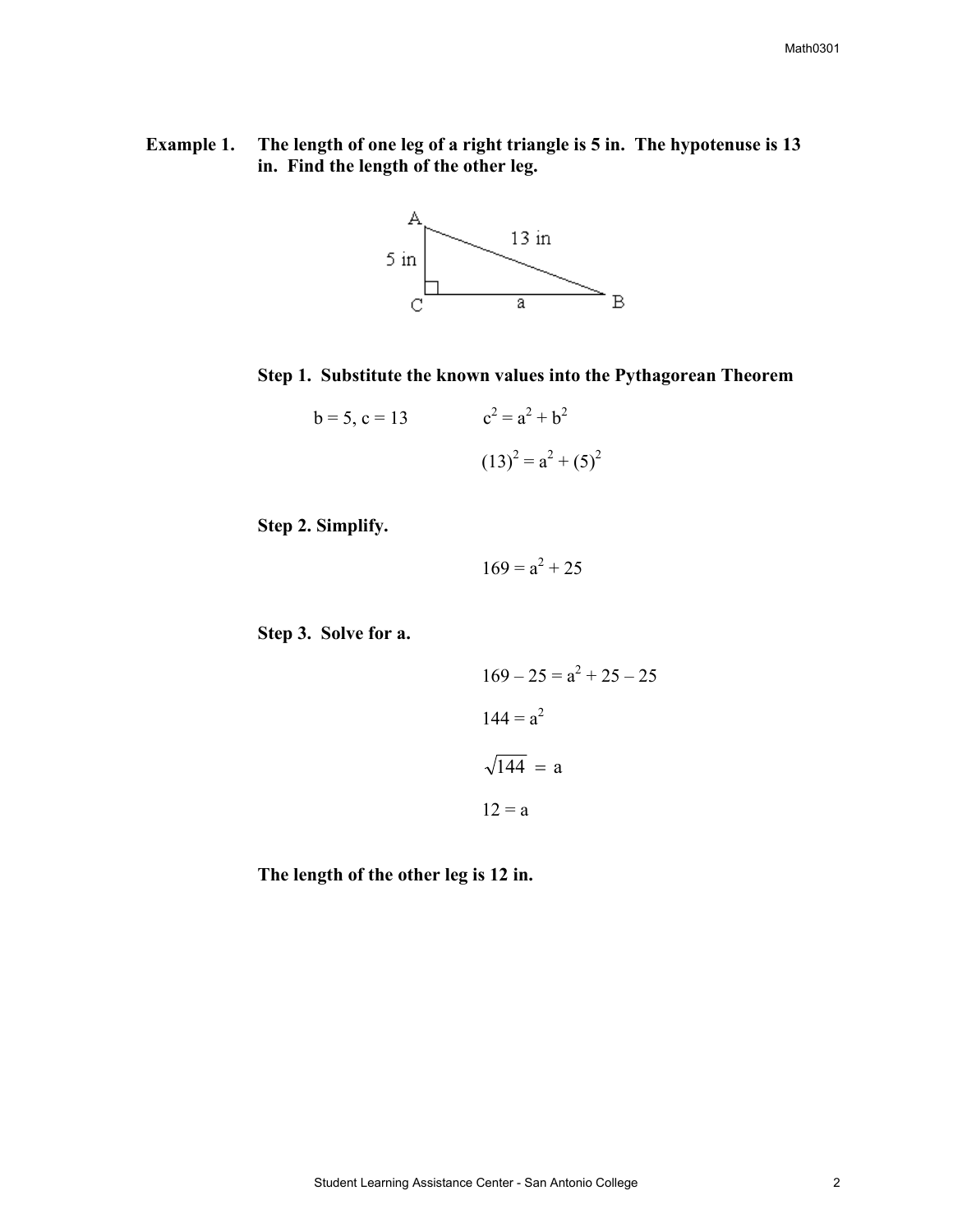Objects that have the same shape but not the same size are called similar objects. If two objects are similar then relationships can be made between the sizes of each of the corresponding parts of the objects. Lets look at an example using triangles.

Below are two triangles that have the same shapes but are different sizes.



 Knowing that these are similar triangles you can setup the following ratios between the measures of the corresponding sides.

$$
\frac{m(\overline{AB})}{m(\overline{DE})} = \frac{m(\overline{BC})}{m(\overline{EF})}, \frac{m(\overline{AB})}{m(\overline{DE})} = \frac{m(\overline{AC})}{m(\overline{DF})}, \text{ and } \frac{m(\overline{BC})}{m(\overline{EF})} = \frac{m(\overline{AC})}{m(\overline{DF})}
$$

Since the triangles are similar relationships can also be setup between the measures of the corresponding angles.

$$
m(\angle A) = m(\angle D)
$$
,  $m(\angle B) = m(\angle E)$ , and  $m(\angle C) = m(\angle F)$ 

These ratios can be used in solving for the measurements of unknown sides or angles for similar triangles.

## **Properties of Similar Triangles**

- 1. The ratios of the measures of corresponding sides are equal
- 2. The measures of the corresponding angles are equal
- 3. The ratio of the measures of corresponding sides is equal to the ratio of the measures of corresponding heights.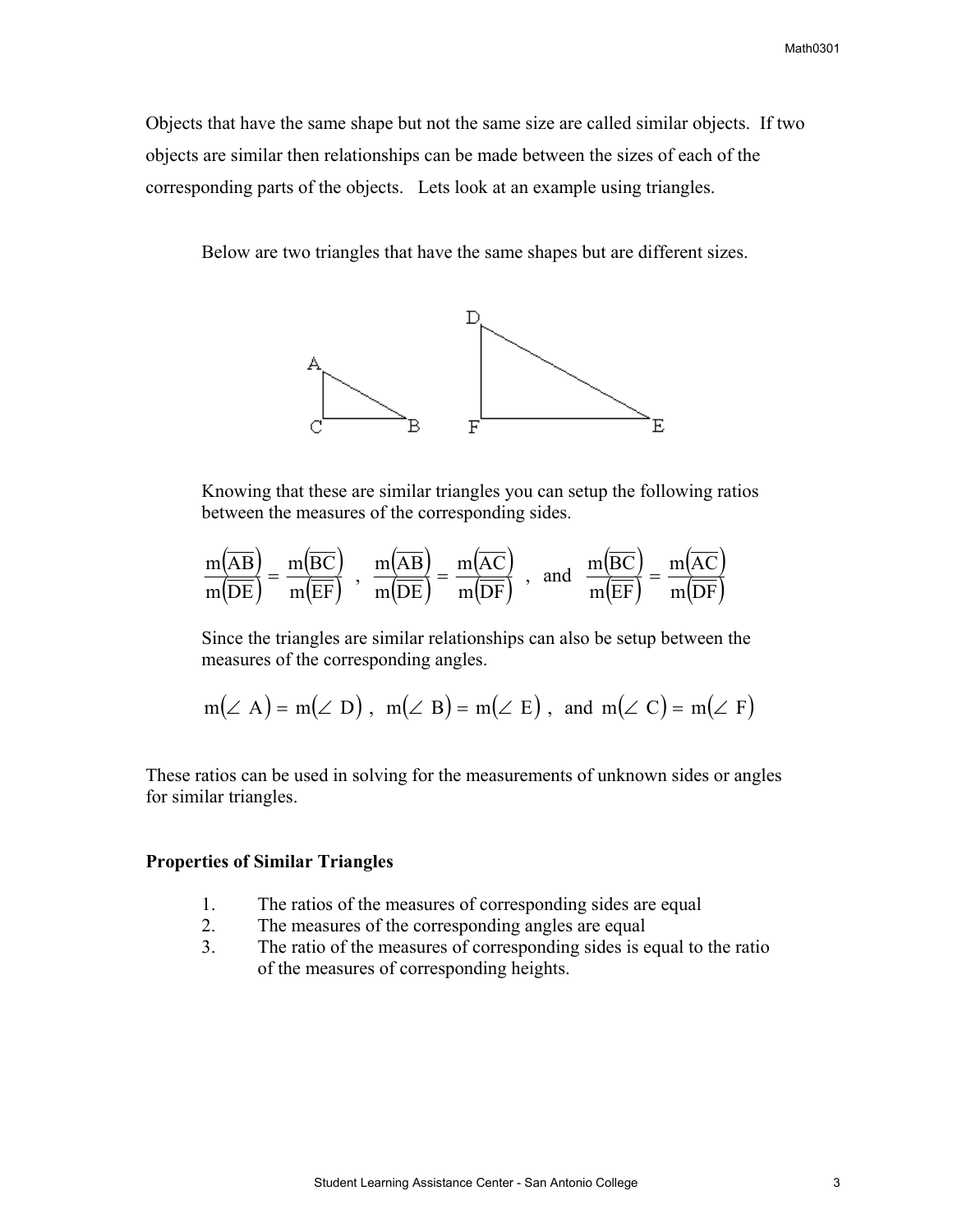**Example 2. The two triangles below are similar triangles. Find the length of the side EF. Round to the nearest tenth.** 



 **Step 1. Setup ratios between the corresponding sides of the triangle and substitute the known values.** 

$$
\frac{m(\overline{DE})}{m(\overline{AB})} = \frac{m(\overline{EF})}{m(\overline{BC})}
$$

$$
\frac{18}{6} = \frac{m(\overline{EF})}{3}
$$

## **Step 2. Cross multiply the fractions**

$$
18 * 3 = 6 * m(\overline{\text{EF}})
$$

 **Step 3. Solve for the side EF**

$$
54 = 6 * m(\overline{EF})
$$

$$
\frac{54}{6} = \frac{6 * m(\overline{EF})}{6}
$$

$$
9 = m(\overline{EF})
$$

 **The length of the side EF is 9m.**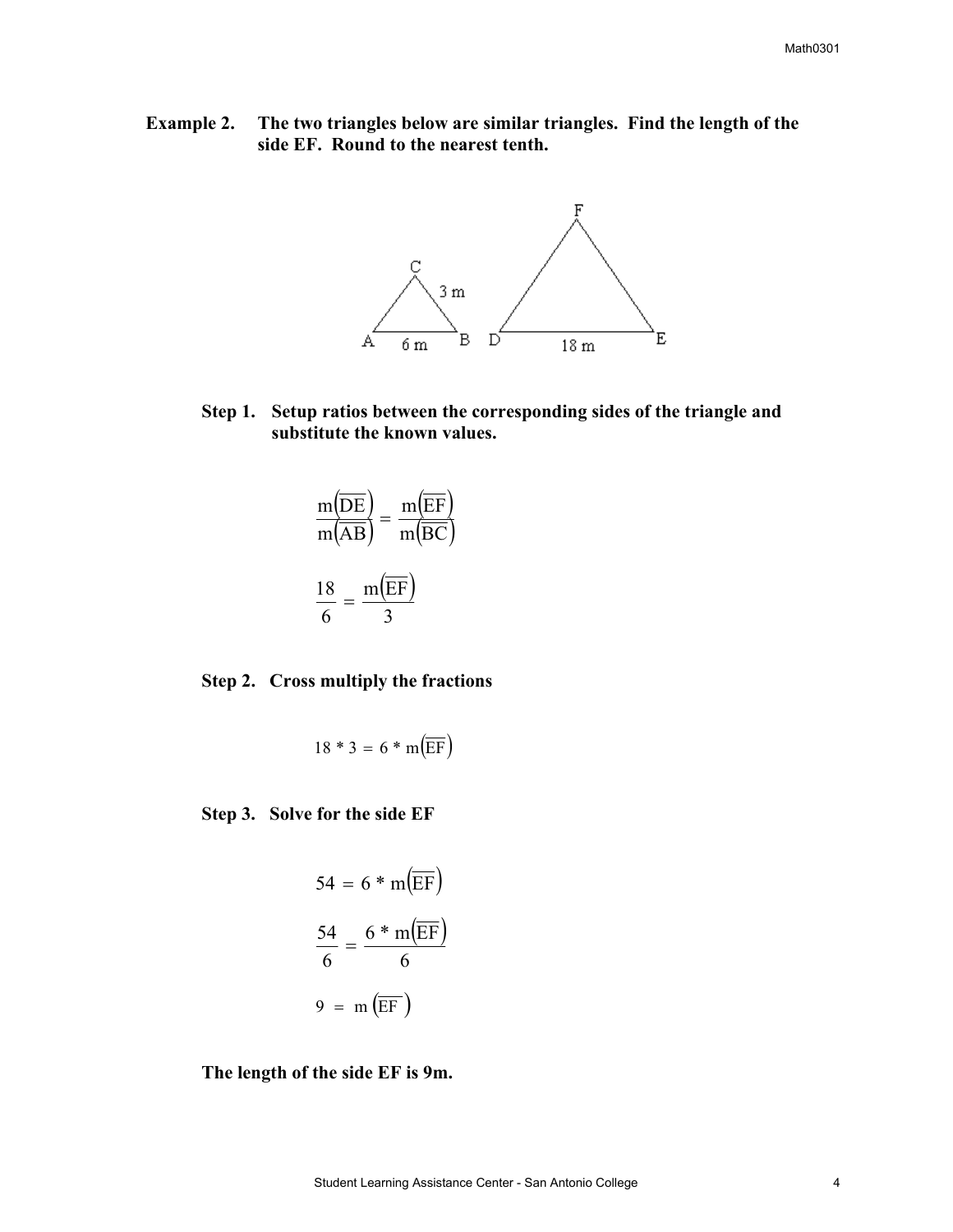If two objects have the same shape **AND** the same size, then they are called congruent objects. Similar objects only have to have the same shape.

There are three different tests that can be used to determine if two triangles are congruent. The test that is used depends on what information is known about the triangles.

## **TEST #1: Side-Side-Side Rule (SSS)**

As the name implies, this test is used when the measurements for all of the sides of the triangle are known.

**Rule:** Two triangles are congruent if the measures of the three sides of one triangle equal the measures of the corresponding three sides of the other triangle.

**Example 3:** Determine if the two triangles are congruent.



## **Determine which rule to use to test if the triangles are congruent**

 Since we are given the lengths of all three sides for the two triangles the Side-Side-Side rule will be used.

## **Determine if the corresponding sides are equal**

$$
m(\overline{AB}) = m(\overline{DE}) \qquad m(\overline{AC}) = m(\overline{DF}) \qquad m(\overline{BC}) = m(\overline{EF})
$$
  
5 ft = 5 ft \qquad 6 ft = 6 ft \qquad 4 ft = 4 ft

 Since the measurements for the three sides of the first triangle are equal to the measurements for the corresponding three sides of the second triangle, these two triangles are congruent by the Side-Side-Side rule.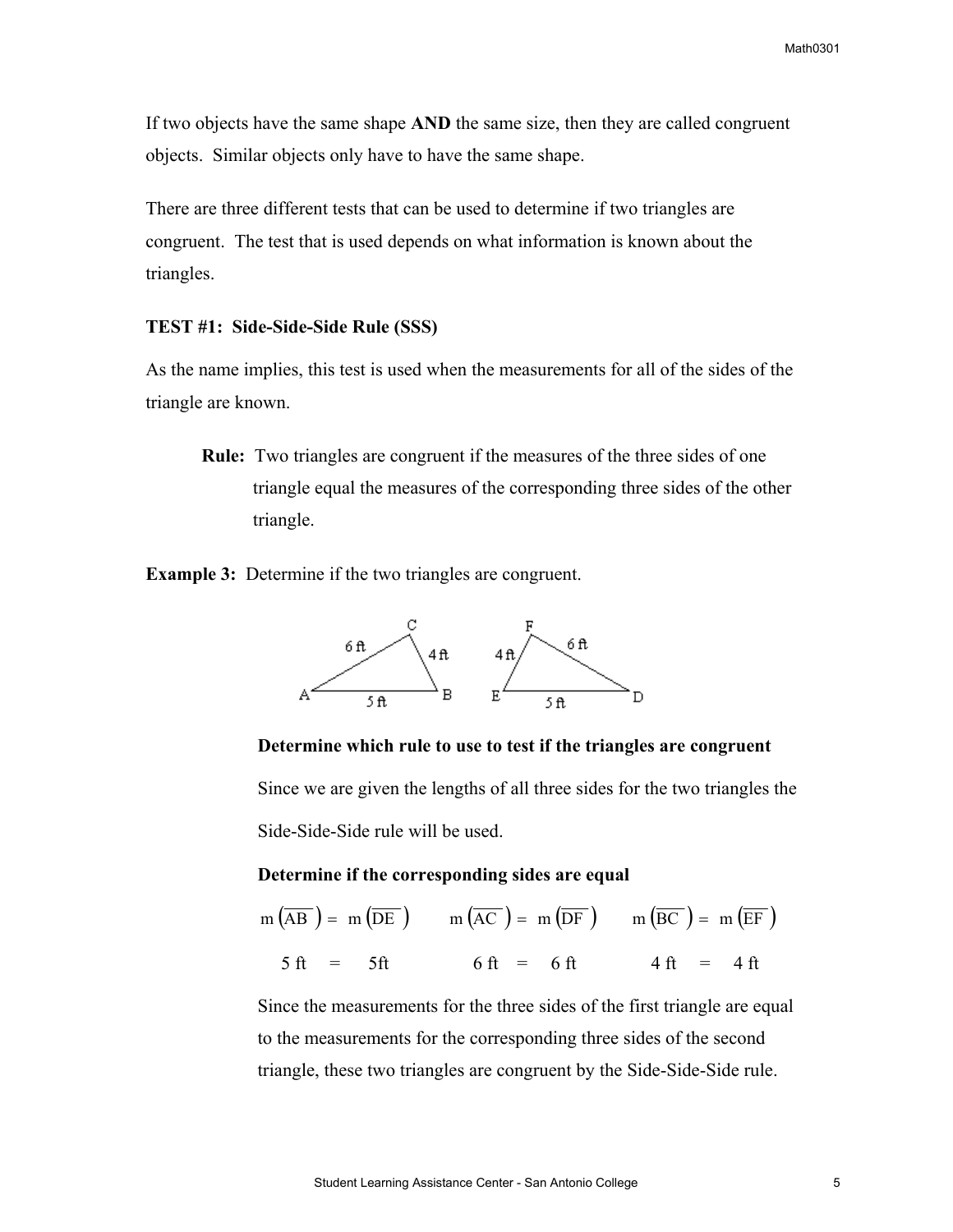#### **TEST #2: Side-Angle-Side Rule (SAS)**

If the lengths of two sides and the included angle are known for two triangles, this test can be used to test if the triangles are congruent. The included angle is the angle that is created by the two known sides.

**Rule:** Two triangles are congruent if the measures of the two sides and the included angle of one triangle equal the measures of the corresponding two sides and included angle of the second triangle.

**Example 4:** Determine if the two triangles are congruent.



## **Determine which rule to use to test if the triangles are congruent**

 Since we are given the lengths of two sides and the included angle for the two triangles the Side-Angle-Side rule will be used to test if they are congruent.

## **Determine if the corresponding sides and angles are equal**

$$
m(\overline{AB}) = m(\overline{DE}) \quad m(\overline{BC}) = m(\overline{EF}) \quad m(\angle B) = m(\angle E)
$$
  
5 ft = 5 ft 4 ft = 4 ft 50° = 50°

 Since the measurements for the two sides and included angle of the first triangle are equal to the measurements for the corresponding two sides and included angle of the second triangle, these two triangles are congruent by the Side-Angle-Side rule.